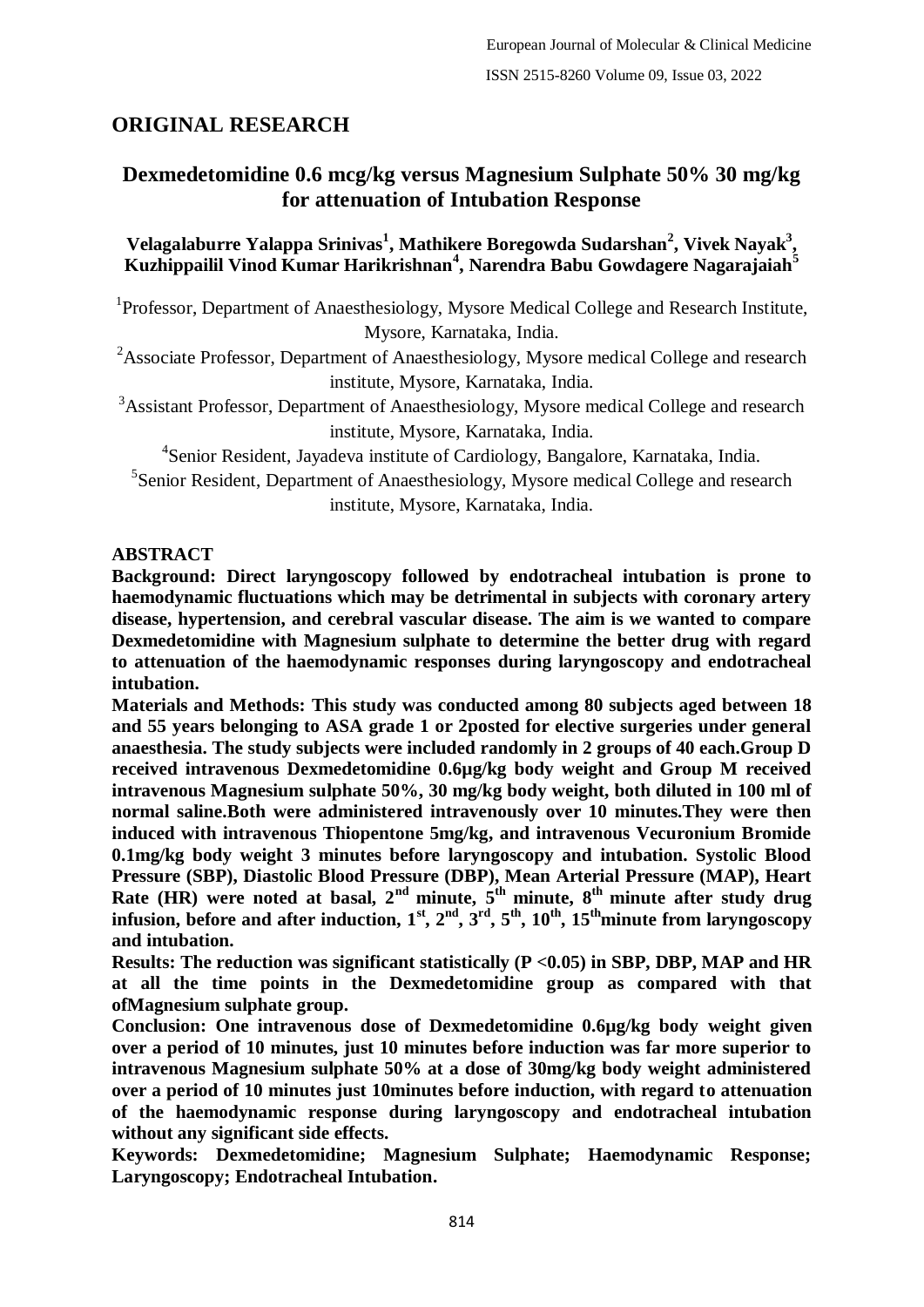**Corresponding Author:**Dr. Mathikere Boregowda Sudarshan, Associate Professor, Department of Anaesthesiology, Mysore medical College and research institute, Mysore, Karnataka, India.Email id: drmbs1975@yahoo.com

## **INTRODUCTION**

Alpha- 2 agonists are involved in the regulation ofautonomic and cardiovascular system. Their activation results in a reduction in tonic levels of sympathetic out flow and hence they are used for attenuation of the sympathetic response."Both Clonidine and Dexmedetomidine act on  $\alpha$ 1 and  $\alpha$ 2 receptors, Dexmedetomidine is a highly specific and selective  $\alpha$ 2 agonist with  $\alpha$ 2: $\alpha$ 1 binding ratio of 1620:1 as compared to Clonidine with 220:1."<sup>[1-5]</sup> Dexmedetomidine, has analgesic, sympatholytic, and sedative properties. Also, it is effective in maintaining haemodynamic stability during intubation and extubation and does not prolong recovery. "It has been known to attenuate airway reflexessecondary to endotracheal extubation."<sup>[6]</sup> The fact that it reduces the opioid dosage requirements, the stress response during surgical events and provides a stable haemodynamic state makes it a very attractive option. It has a distribution half-life of approximately 6-8 minutes so that it could be successfully used for attenuation of the stress response during laryngoscopy and intubation. "Both 0.6µg/kg and 1µg/kg were found to be effective in blunting the intubation response". $[7,8]$ 

Magnesium sulphate (MgSO4) functions by inhibiting the release of catecholamine from adrenal glands and reducing the serum epinephrine levels and thereby causing a reduction in the cardiac force of contraction, reduction in the HR, and vasodilatation. "Doses of Magnesium sulphate in the range of 30 to 50 mg/kg were found to be effective in the attenuation of the intubation response." $[1,9,10]$ 

## **Objectives**

- 1. To compare intravenous Dexmedetomidine 0.6µg/kg body weight with intravenous Magnesium sulphate 50% 30mg/kg body weight with regard to attenuation of haemodynamic response such as systolic blood pressure, diastolic blood pressure, mean arterial pressure and heart rate secondary to laryngoscopy and endotracheal intubation.
- 2. To study their side effects including bradycardia, sedation, hypotension, and others.

## **MATERIALS & METHODS**

A comparative study between intravenous Dexmedetomidine 0.6µg/kg body weight and intravenous Magnesium sulphate 50%, 30mg/kg body weight to attenuate the haemodynamic response duringendotracheal intubation in adult subjects posted for elective surgeries under general anaesthesia and it was conducted on 80 subjects. Ethical committee clearance was obtained before the study was started. Informed consent was obtained from all the study participants. Data thus collected was entered into predesigned proforma and then the results were analysed

## **Inclusion Criteria**

All subjects aged between 18 to 55 years of either sex belonging to ASA Class 1 and 2 with Mallampatti Grades of 1 and 2 posted for elective surgeries under general anaesthesia.

## **Exclusion Criteria**

Study participants with pre-existing renal, hepatic, cardiac, cerebral or peripheral vascular disease, participants having a HR < 60 bpm or presence of 1st, 2nd, 3rd degree heart block or having endocrinal diseases like hyper/hypothyroidism, hypertension, diabetes mellitus or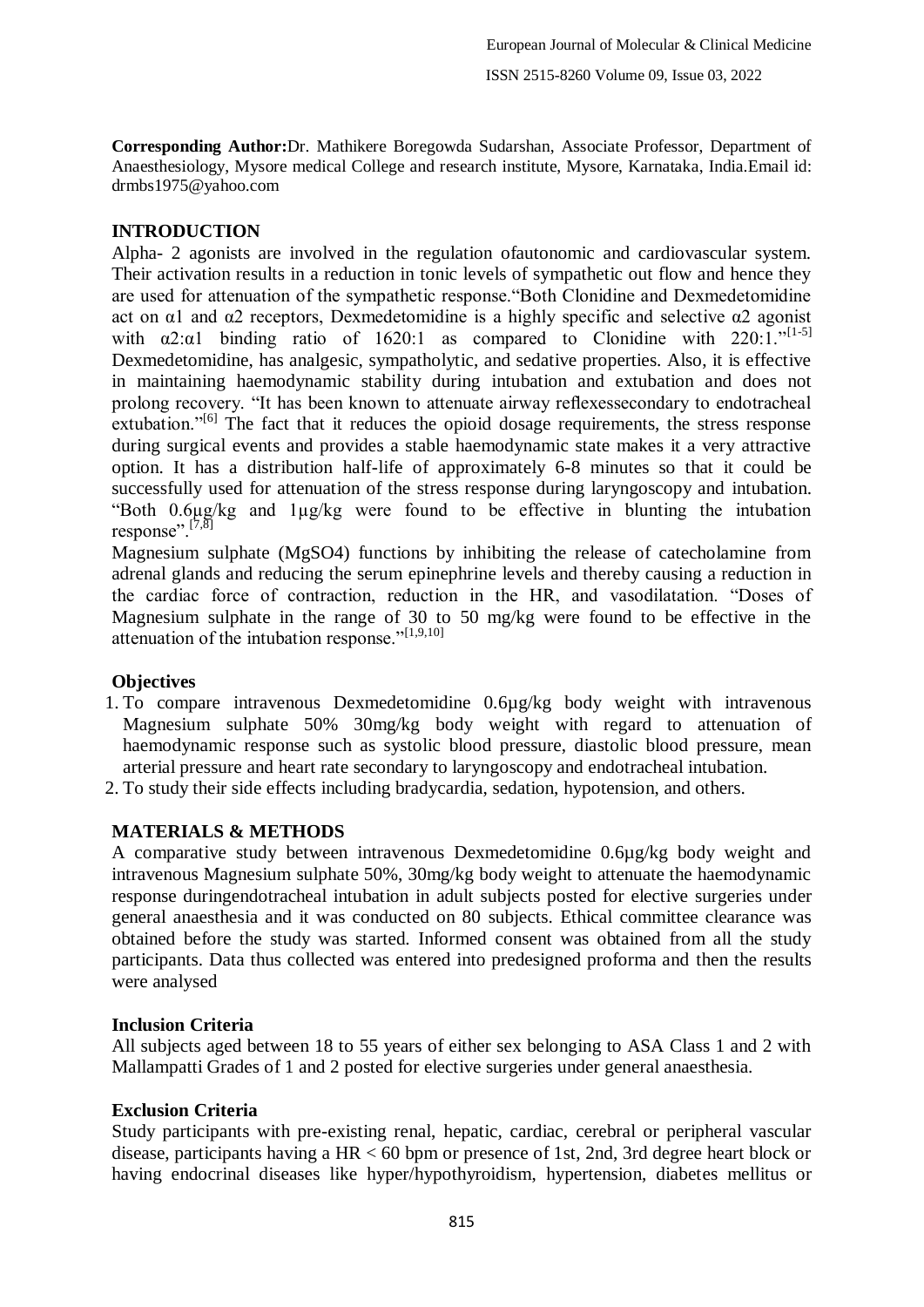having a known allergy to Dexmedetomidine or Magnesium sulphate, pregnant and lactating mothers or obese participants with difficult airway and cervical spine injuries were excluded from the study.

The study participants were randomly divided into 2 groups with 40 subjects in each group. It was done using opaque sealed covers containing the name of the group which were shuffled. Each study participant was asked to select a cover. An external senior anaesthesiologist opened the envelopes and prepared the study drugs.

Group D –Dexmedetomidine group – received intravenous Dexmedetomidine 0.6 µg/kg body weight diluted in 100ml of Normal saline as slow infusion over10minutes.

Group M – Magnesium sulphate group – received intravenous Magnesium sulphate 50%30mg/kg body weight diluted in 100 ml of normal saline as slow infusion over10 minutes.

Pre-anaesthetic evaluation was done for all the subjects participating in the study onthe evening before the surgery.All those subjects who were included in the study withinformed consent were given Alprazolam 0.5mg orally at bed time the night before surgery as our institute protocol. After transferring the subjects into the operation theatre the following morning, an intravenous line was secured using an 18 G intravenous cannula on the nondominant hand and infusion of Ringer"s Lactate was started. All study participants were monitored with non-invasive pulse-oximetry, electrocardiogram, and non-invasive blood pressure with a multi-monitor (EDAN iM80). The systolic blood pressure, diastolic blood pressure, mean arterial pressure and heart rate at baseline were recorded. After recording the baseline readings, subjects in group D received injection Dexmedetomidine 0.6 µg/kg body weight diluted to 100 ml of Normal saline intravenously as a slow infusion over 10minutes. Subjects in group M received injection Magnesium sulphate 50%30 mg/kg body weight diluted to 100 ml of normal saline intravenously as slow infusion over 10minutes.

An external senior anaesthesiologist prepared the study drugs. Patients did not know which drug they were administered with.Midazolam 0.02mg/kg body weight and injection Ondansetron 0.1mg/kg bodyweight were used for premedication after testing them for sensitivity. Pre-oxygenation was done with 100% oxygen given for 3 minutes. Induction of anaesthesia was done with injection Thiopentone 5mg/kg body weight along with injection Vecuronium Bromide 0.1mg/kg body weight 3 minutes before laryngoscopy and intubation.Patients were ventilated with 50% Nitrous oxide, 50 % Oxygen, and 0.6% Isoflurane for 3 minutes. Then laryngoscopy and endotracheal intubation were performed. Bilateral equal air entry was checked by auscultatory method and also with ETCO2. Endotracheal tube was fixed. Ventilator was connected.

50% Nitrous oxide, 50% Oxygen and 0.6% Isoflurane were given for maintenance of anaesthesia. After the procedure was complete, all the subjects were given intravenous Neostigmine 0.05 mg/kg body weight, and intravenous Glycopyrrolate 0.01mg/kg body weight for reversing the anaesthesia.

Comparison of the haemodynamic response was done in all the groups, before the study drug, 2nd min, 5th min, 8th min after the completion of 10ml of infusion of study drug (the study drugs were infused over 10 minutes as a slow intravenous infusion), before induction, after induction, 1st min, 2nd min, 3rd min, 5th min, 8th min, 10th min and 15th min after laryngoscopy and intubation. Side effects of the study drug if any (hypotension, bradycardia, sedation etc.) were recorded. Ramsay Sedation Score was used to assess the level of sedation.

#### **Sample Size Estimation**

Sample size was determined based on the observations of the pilot study. It was noted that each group had 33 patients for ensuring a power of study of 0.80 to detect a clinically meaningful difference by 15% in mean arterial blood pressure and heart rate. It was assumed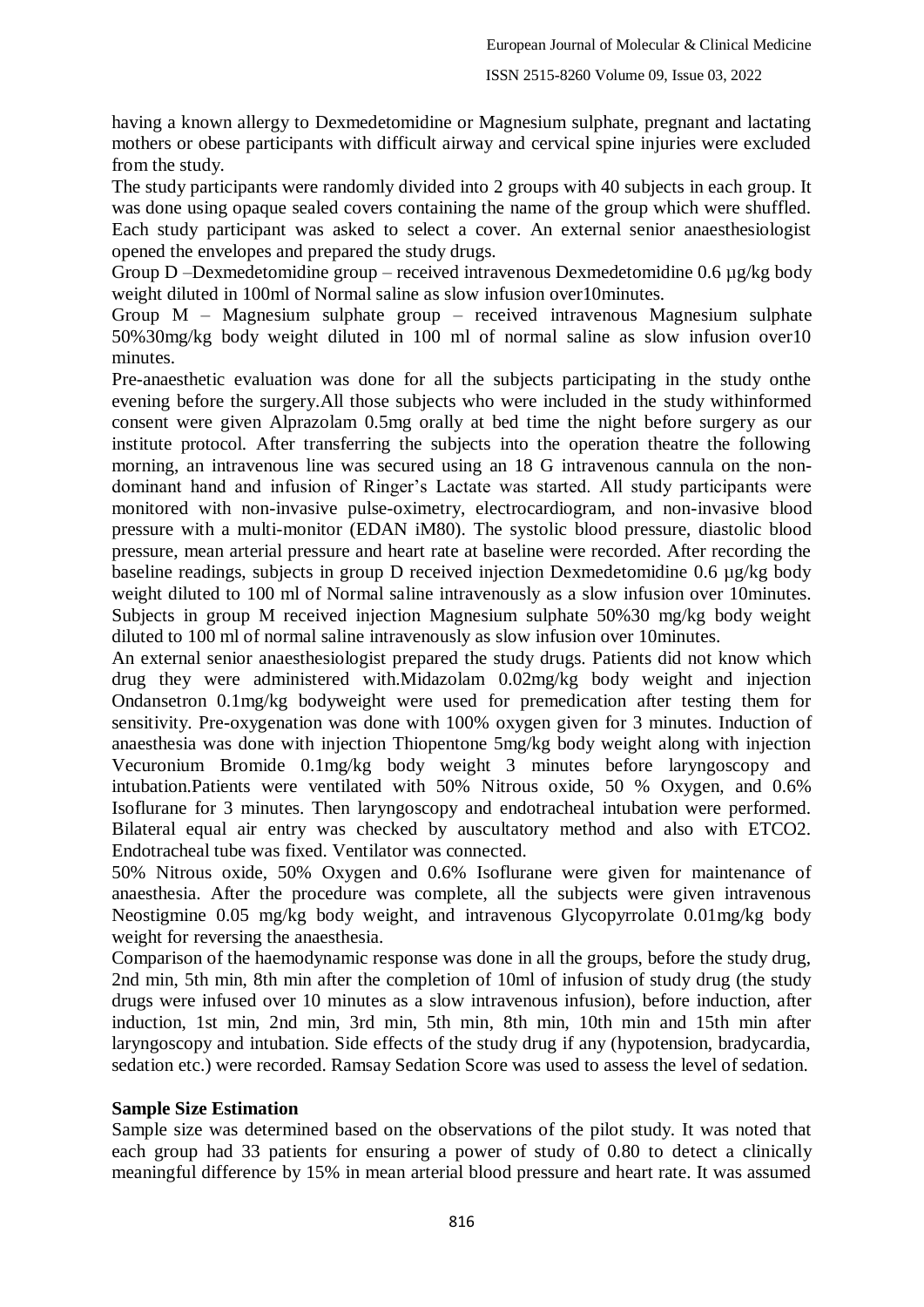that the dropout rate would be 5%. And hence it was finally decided to have a sample size of 40 patients in each one of the groups, after allowing a type 1 alpha error of 0.05, a type 2 error of beta=0.2 and power of 0.8.

## **Statistical Methods**

Descriptive statistics and inferential statistics i.e., cross tabs and students t-test were used to compare the data from the two groups. A 'P' value of  $\leq 0.05$  was considered to be significant statistically and a "P" value < 0.01 was considered to be highly significant. Data was analysed using Microsoft Excel and SPSS for Windows (version 2.0).

## **RESULTS**

| Age<br>group                                                                   | <b>Group D</b>    |             |                   | <b>Group M</b> |  |  |  |  |
|--------------------------------------------------------------------------------|-------------------|-------------|-------------------|----------------|--|--|--|--|
| (years)                                                                        | N <sub>0</sub>    | Percentage  | N <sub>0</sub>    | Percentage     |  |  |  |  |
| $<$ 20                                                                         | $\overline{4}$    | 10.0        | 5                 | 12.5           |  |  |  |  |
| $21 - 30$                                                                      | 13                | 32.5        | 14                | 35.0           |  |  |  |  |
| $31 - 40$                                                                      | 14                | 35.0        | 14                | 35.0           |  |  |  |  |
| $41 - 50$                                                                      | $\overline{7}$    | 17.5        | 6                 | 15             |  |  |  |  |
| $51 - 55$                                                                      | $\overline{2}$    | 5.0         | 1                 | 2.5            |  |  |  |  |
| Total                                                                          | 40                | 100         | 40                | 100            |  |  |  |  |
| $Mean+/SD$                                                                     | 32.9250+/-9.47165 |             | 31.3500+/-9.35771 |                |  |  |  |  |
| P-value                                                                        | $0.457$ (NS)      |             |                   |                |  |  |  |  |
| Age wise distribution of patients among the two groups                         |                   |             |                   |                |  |  |  |  |
| (NS-Not significant (P>0.05); Group D-Dexmedetomidine group; Group M-Magnesium |                   |             |                   |                |  |  |  |  |
| sulphate group.)                                                               |                   |             |                   |                |  |  |  |  |
| <b>Sex</b>                                                                     | <b>Group D</b>    |             |                   | <b>Group M</b> |  |  |  |  |
|                                                                                | N <sub>0</sub>    | Percentage  | N <sub>0</sub>    | Percentage     |  |  |  |  |
| Male                                                                           | 15                | 37.5        | 18                | 45             |  |  |  |  |
| Female                                                                         | 25                | 62.5        | 22                | 55             |  |  |  |  |
| Total                                                                          | 40                | 100         | 40                | 100            |  |  |  |  |
| P value                                                                        | $0.496$ (NS)      |             |                   |                |  |  |  |  |
| Sex wise distribution of patients among the two groups.                        |                   |             |                   |                |  |  |  |  |
| NS- Not significant ( $P > 0.05$ )                                             |                   |             |                   |                |  |  |  |  |
| Weight (kg)                                                                    |                   |             |                   |                |  |  |  |  |
|                                                                                | No.               | <b>Mean</b> | <b>SD</b>         |                |  |  |  |  |
| Group D                                                                        | 40                | 54.5500     |                   | 6.19326        |  |  |  |  |
| Group M                                                                        | 40                | 54.0000     |                   | 8.77058        |  |  |  |  |
| Total                                                                          | 80                |             |                   |                |  |  |  |  |
| P value                                                                        | 0.747             |             |                   |                |  |  |  |  |
| (NS-Not significant $(P > 0.05)$ ; SD -Standard Deviation.)                    |                   |             |                   |                |  |  |  |  |

**Table 1: Weight wise (kg ) distribution of patients among the two groups**

The difference was not significant statistically ( $P = 0.457$ ) in age wise distribution of the patients between Group D and Group M nor it was significant statistically (P=0.496) in sexwise distribution of the patients between Group D and Group M nor it was significant statistically ( $P=0.747$ ) in weight wise distribution of the patients among Group D and Group M.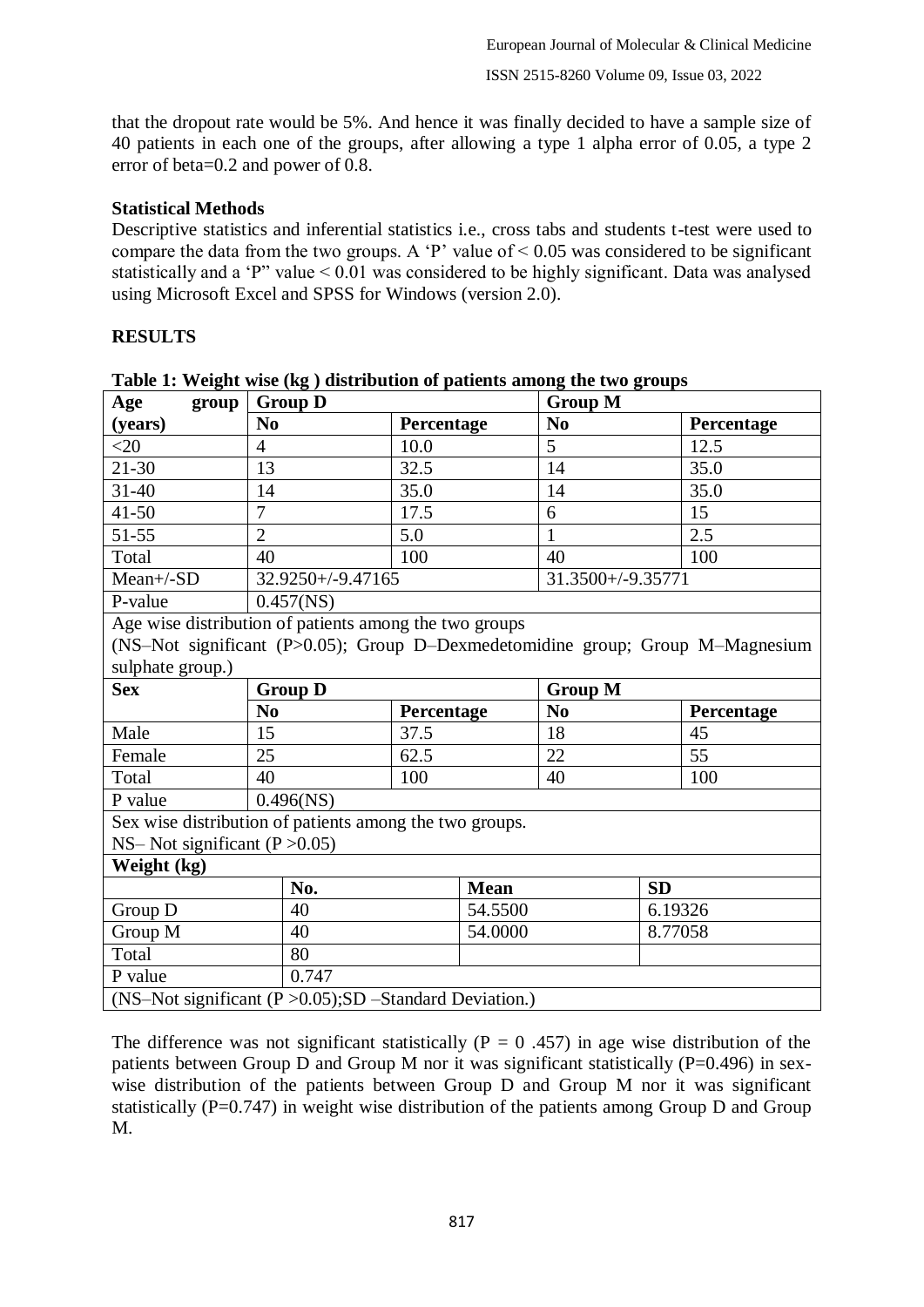The difference was not significant statistically  $(P=0.088)$  in laryngoscopy and intubation duration between Group D and Group M nor it was significant statistically  $(P = 0.509)$  in the mean duration of surgery among Group D and Group M.

**Table 2:Distribution of mean baseline parameters - Heart Rate (bpm), Systolic BP (mmHg), Diastolic BP (mmHg) and Mean Arterial Pressure (mmHg) among the two groups**

| <b>Base</b>                                                                                | Line | Group   | No. | <b>Mean</b> | <b>SD</b> | P value      |  |
|--------------------------------------------------------------------------------------------|------|---------|-----|-------------|-----------|--------------|--|
| <b>Parameters</b>                                                                          |      |         |     |             |           |              |  |
| <b>HR</b>                                                                                  |      | Group D | 40  | 86.1500     | 8.08782   | $0.248$ (NS) |  |
| (bpm)                                                                                      |      | Group M | 40  | 87.5000     | 9.57025   |              |  |
| <b>SBP</b>                                                                                 |      | Group D | 40  | 123.5750    | 6.03786   | $0.397$ (NS) |  |
| (mmHg)                                                                                     |      | Group M | 40  | 123.9750    | 7.07284   |              |  |
| <b>DBP</b>                                                                                 |      | Group D | 40  | 77.5500     | 5.46293   | $0.171$ (NS) |  |
| (mmHg)                                                                                     |      | Group M | 40  | 78.7500     | 5.80782   |              |  |
| <b>MAP</b>                                                                                 |      | Group D | 40  | 93.1750     | 4.68980   | $0.291$ (NS) |  |
| (mmHg)                                                                                     |      | Group M | 40  | 93.7750     | 4.92762   |              |  |
| NS: Not significant; SD: Standard deviation; HR: Heart rate, SBP: Systolic blood pressure, |      |         |     |             |           |              |  |

DBP: Diastolic blood pressure, MAP: Mean arterial pressure.

The difference was not significant between Group D and Group M with regard to basal mean HR (P=0.248), basal mean SBP (P=0.397), basal mean DBP (P=0.171), basal MAP  $(P=0.291)$ .

The basal mean heart rate was comparable between the two groups and the difference was not significant statistically (P=0.248).However there was a significant statistical fall (P=0.031/0.041/0.017) in mean heart rate in Group D compared to Group M at the 2nd, 5th, 8th minute after study drug infusion and before induction. The fall in mean heart rate in Group D as compared to Group M was significant statistically  $(P - 0.000)$  after induction at  $1<sup>st</sup>$ ,  $2<sup>nd</sup>$ ,  $3<sup>rd</sup>$ ,  $5<sup>th</sup>$ ,  $8<sup>th</sup>$ ,  $10<sup>th</sup>$ ,  $15<sup>th</sup>$  minute after laryngoscopy and intubation.

The HR increased by approximately 8 units within 1 min in Group D after intubation while the same with Group M was 15 units. It has to be noted that in both the groups by about 15 minutes the heart rate settled down. With Dexmedetomidine (Group D) the heart rate never crossed the basal value while with Magnesium sulphate (Group M) there was an increase more than the baseline which later settled down below it.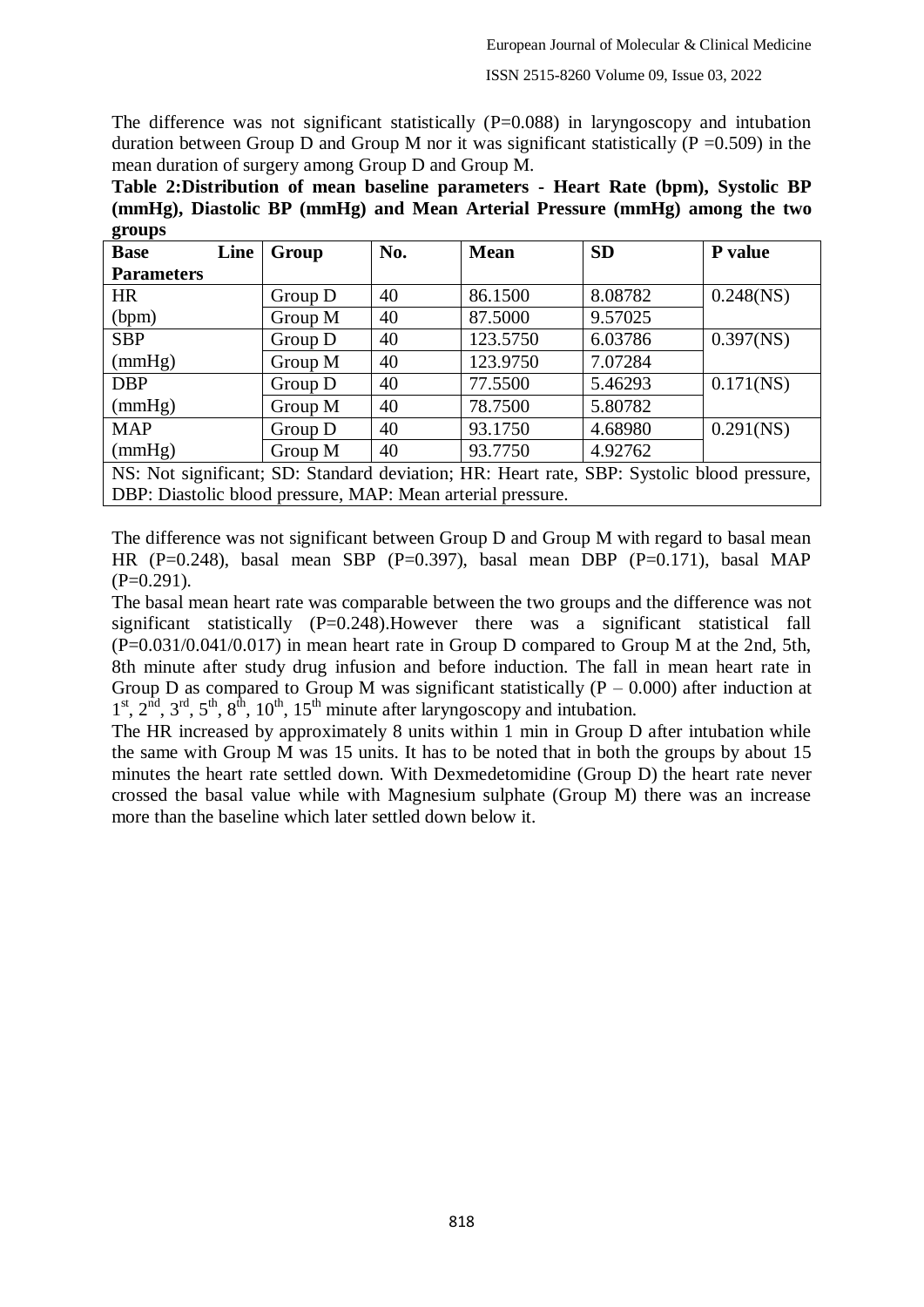

**Figure 1: Plot of HR (y-axis) at various time intervals (x-axis) between the two groups**



**Figure 2: Plot of SBP (y-axis) at various time intervals (x-axis) between the two groups**

The basal mean systolic blood pressure was comparable between the two groups. It was not significant statistically ( $P = 0.15$ ). At  $2<sup>nd</sup>$ ,  $5<sup>th</sup>$ ,  $8<sup>th</sup>$  minute after drug infusion, before induction, after induction,  $1^{st}$ ,  $2^{nd}$ ,  $3^{rd}$ ,  $5^{th}$ ,  $8^{th}$ ,  $10^{th}$  and  $15^{th}$  minute after laryngoscopy and intubation in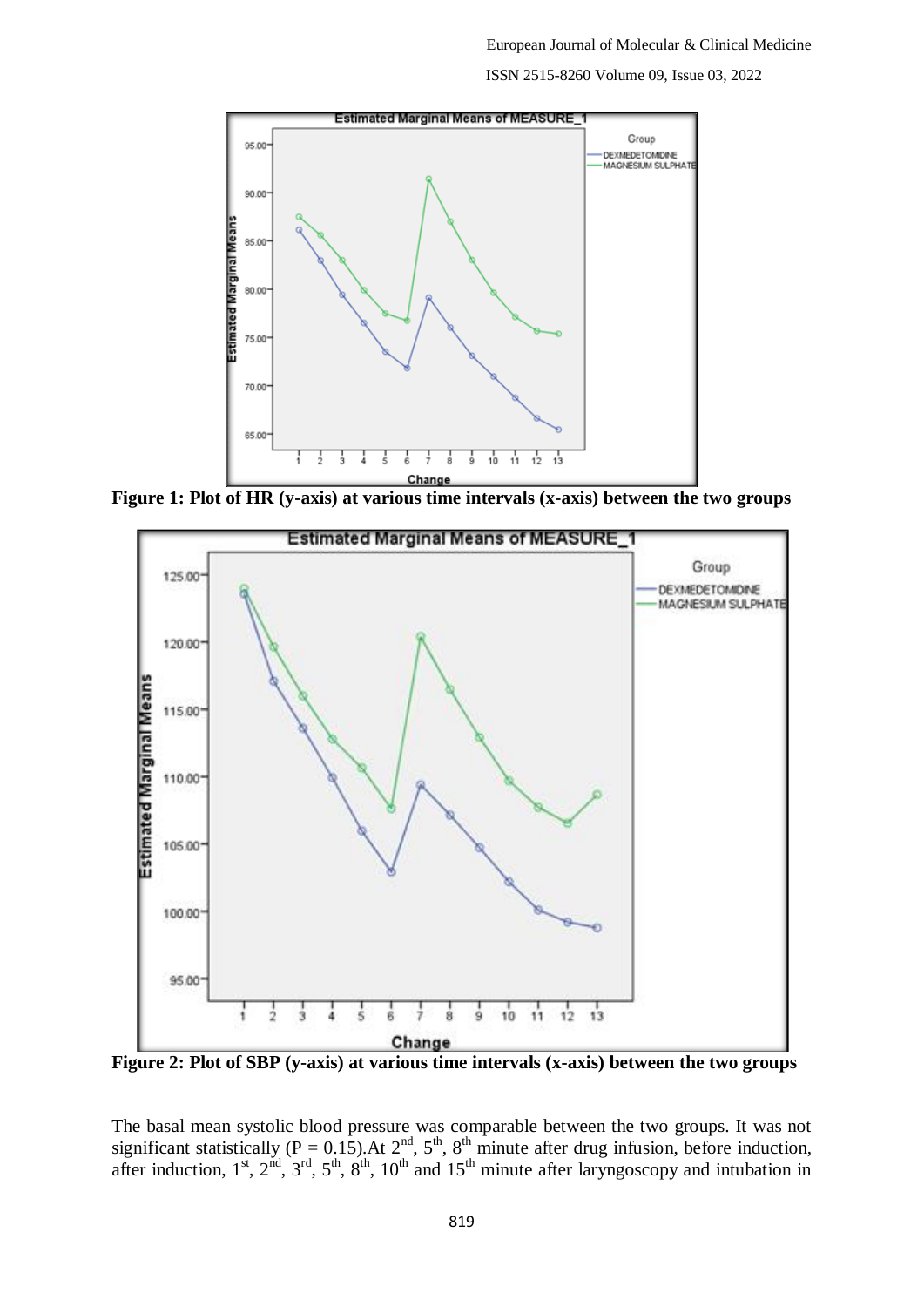Group D when compared to Group M, the reduction of mean systolic blood pressure was statistically very significant.

There was an increase in SBP by approximately 7 units within 1 min after intubation in Group D while the same with Group M was 13 units. It is to be noted that in both the groups by about 15 minutes the SBP settled down. With both Dexmedetomidine and Magnesium sulphate, the heart rate never crossed the basal value while in Group M there was a significant increase compared to Dexmedetomidine which almost approached the baseline and later settled down well below it.

The basal mean diastolic blood pressure and mean diastolic blood pressure at 2 minutes after drug infusion were comparable. The difference between Group D and Group M was statistically insignificant. At 5th minute after drug infusion, the reduction in mean diastolic blood pressure and the difference was significant statistically. The result was statistically highly significant after 8th minute of drug infusion, before induction, after induction,1st, 2nd, 3rd, 5th, 8th, 10th, and 15th minute after laryngoscopy and intubation in Group D as compared to Group M. There was an increase in DBP by approximately 4 units immediately 1 min after intubation in Group D while the same with Group M was 8 units. It is to be noted that in both the groups by about 15 min the DBP settled down. With both Dexmedetomidine and Magnesium sulphate, the DBP never crossed the basal value; but in Group M the increase was significant when compared with that of Dexmedetomidine which almost approached the baseline and later settled down well below it.



**Figure 3: Plot of DBP (y-axis) at various time intervals (x-axis) between the two groups**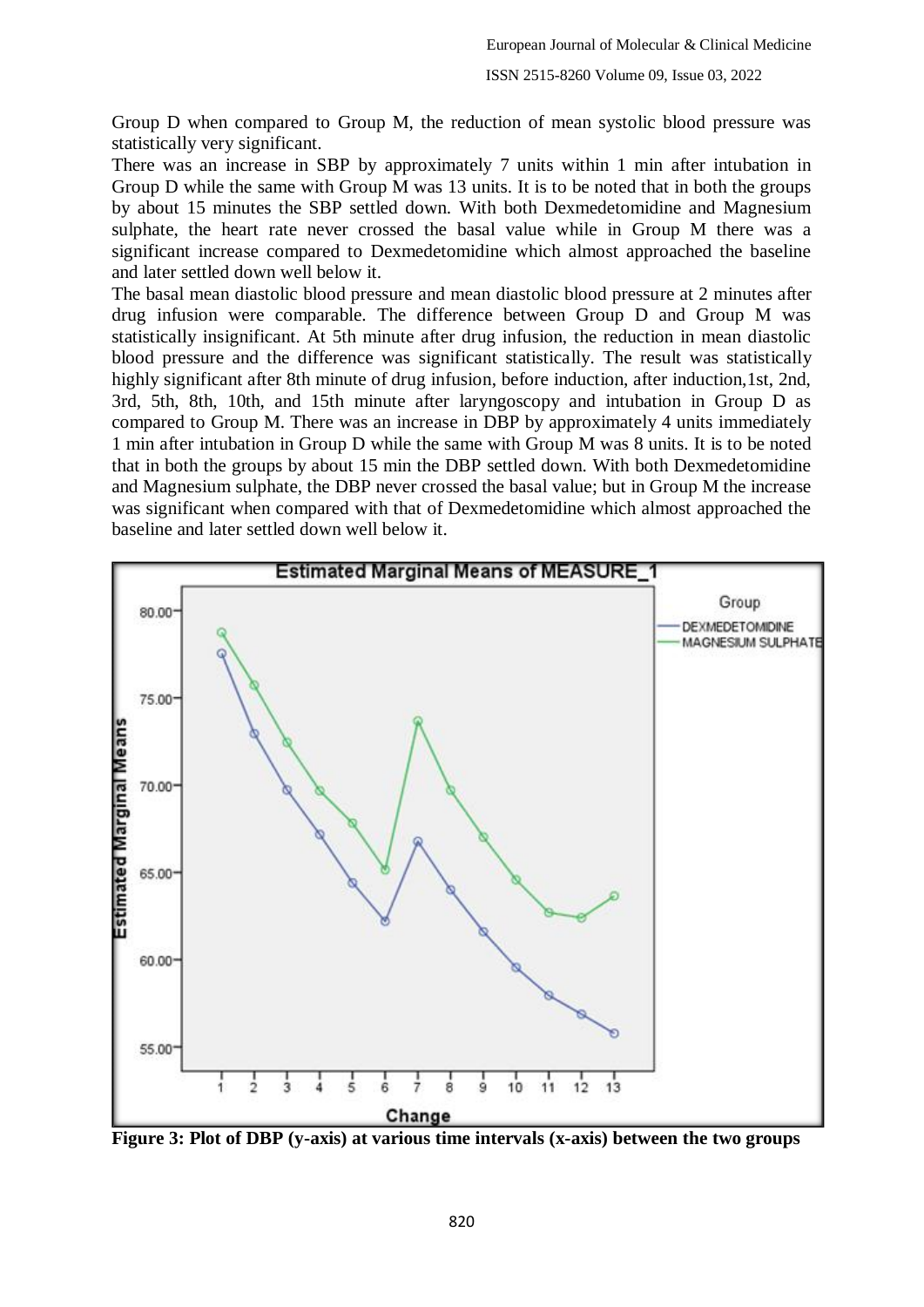Group D and Group M had comparable basal mean arterial pressure. The difference was statistically insignificant (P=0.292). Reduction in mean arterial pressure on the other hand was statistically very significant at  $2<sup>nd</sup>$ ,  $5<sup>th</sup>$ ,  $8<sup>th</sup>$ minute after drug infusion, before induction, after induction, 1<sup>st</sup>,  $2^{nd}$ ,  $3^{rd}$ ,  $5^{th}$ ,  $8^{th}$ ,  $10^{th}$  and  $15^{th}$  minute after laryngoscopy and intubation in Group D as compared to that of Group M.

There was an increase in MAP by approximately 6 units immediately 1 min after intubation in Group D while the same with Group M was 10 units. It is to be noted that in both the groups by about 15 min the MAP settled down. With both Dexmedetomidine and Magnesium sulphate, the MAP never crossed the basal value while in Group M there was a significant increase compared to Dexmedetomidine which almost approached the baseline and later settled down well below it.

It was noted that there was greater sedation in the Dexmedetomidine group (Group D) which was significant statistically in the time intervals 0 hour ( $P = 0.012$ ) which was immediately post-extubation, 1 hour ( $P = 0.021$ ) and 2 hour ( $P = 0.038$ ) compared to Magnesium sulphate group (Group M). The difference in the sedation scores between the two groups was not significant statistically from the  $4<sup>th</sup>$  hour onwards.



**Figure 4: Plot of MAP (y-axis) at various time intervals (x-axis) between the two groups**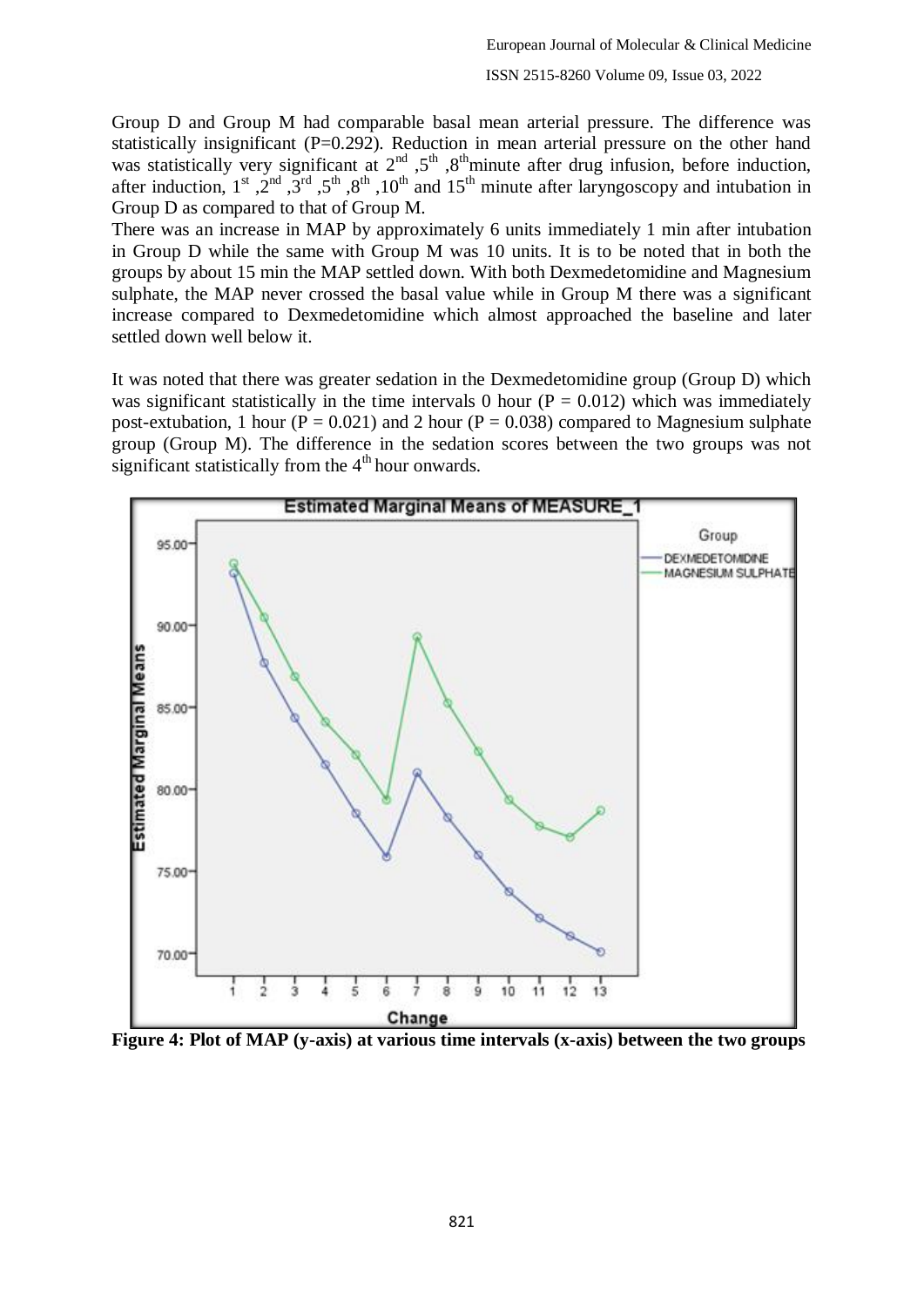

**Figure 5: Plot comparing the Ramsay Sedation Score between the two groups with time**

# **DISCUSSION**

#### **Heart Rate**

In our present study, we found that the difference was not significant statistically between the heart rate (HR) among the study groups, group D (Dexmedetomidine) and group M (Magnesium sulphate) before the start of the study drug infusions in either of them  $[P = 0.248]$ (NS)].A similar trend in heart rate response was found in studies done by Balata AAH et al.(2018), Khan BA etal.(2017), Borah B et al.<sup>[11-13]</sup>

#### **Systolic Blood Pressure**

In the present study, basal mean systolic blood pressure in both group D (123 mmHg) and group M (124 mmHg) was comparable and statistically insignificant ( $P=0.393$ ). After starting the infusion of Dexmedetomidine at a dose of 0.6µg/kg, in100 ml saline over 10 min, the drop in SBP was significant statistically when compared to that of group M (102 as compared with 107) [P= 0.000 (HS)], which were the post-induction values. Such a relatable trend in SBP response was found in previous studies done by Balata AAH etal.(2018),Khan BA et al.  $(2017).$ <sup>[11,12]</sup>

## **Diastolic Blood Pressure**

In this study, basal mean diastolic blood pressure in both group D (77 mmHg) and group M (78mmHg) was comparable. It was statistically insignificant  $(P=0.171)$ . After starting the infusion of Dexmedetomidine at a dose of 0.6µg/kg, in100 ml saline over 10 min, the drop in DBP was significant statistically when compared to that of group M (62 compared to 65) which were the post-induction values  $(P=0.006)$ . The fall in blood pressures in both the groups was gradual after the start of the drug infusions. It was significant statistically and lower value being achieved in Group D by about  $2^{nd}$  min into the drug infusion  $[P = 0.010(S)]$ and this difference and significance were maintained from then on. Such a relatable trend in DBP responsewas found in studies done by Balata AAH etal. (2018), Khan BA et al.  $(2017)$ .<sup>[11,12]</sup>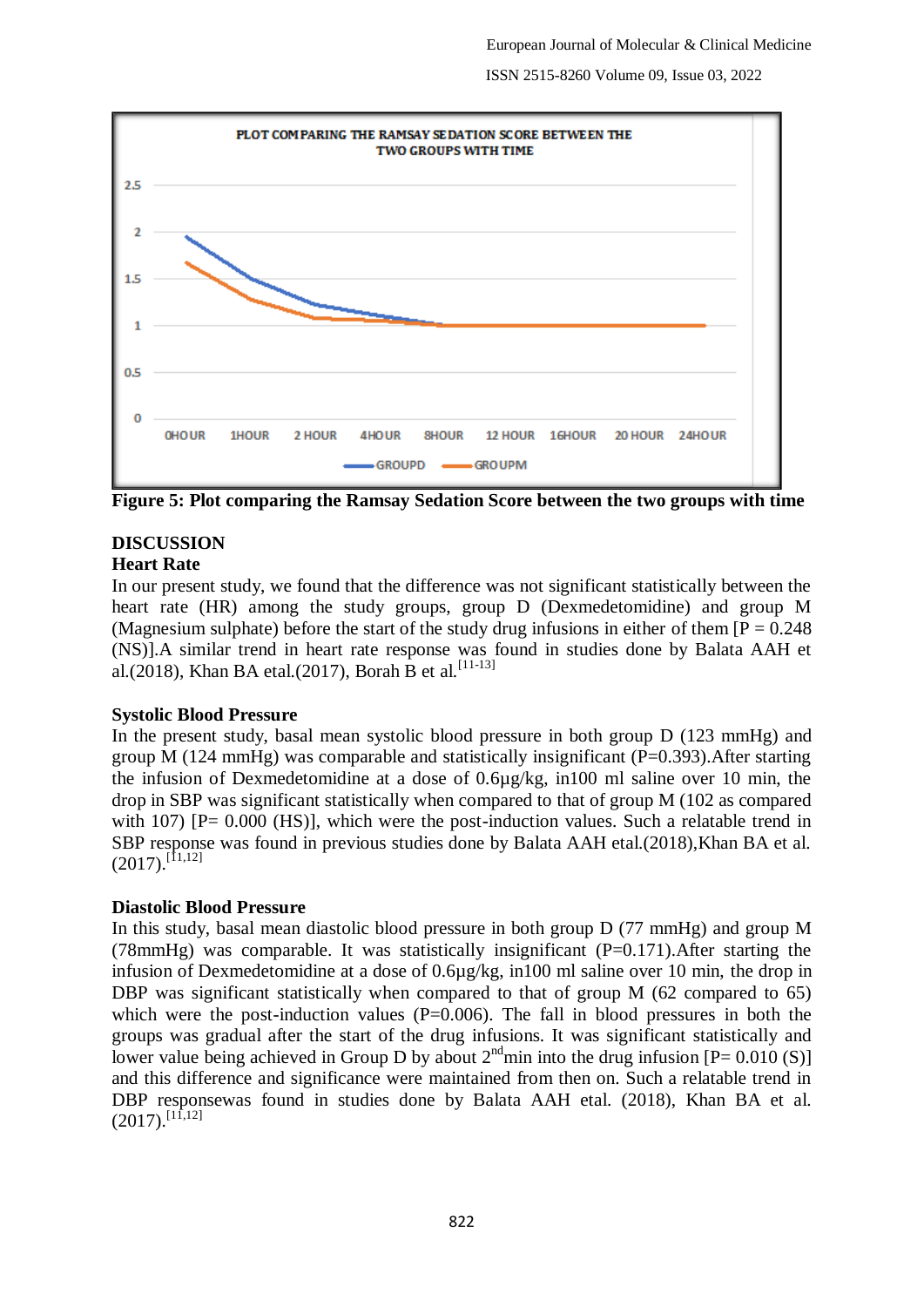## **Mean Arterial Pressure**

In this study, to begin with, the basal mean arterial blood pressure (MAP) in group D (93 mmHg) and group M (94 mmHg) was comparable and not found to have any statistical significance (P=0.292). After starting the infusion of Dexmedetomidine at a dose of 0.6µg/kg, in 100 ml saline over 10 min, the drop in the MAP was significant statistically when compared to that of group M (76 compared to 79) which were the post-induction values (P =0.001).Such a relatable trend in DBP response was found in previous studies done by Balata AAH et al.(2018), Khan BA et al. (2017).[11,12]

## **CONCLUSION**

A single dose of intravenous Dexmedetomidine at a dose of 0.6µg/kg body weight given over 10 minutes just 10 minutes before induction was more superior on comparison with that of intravenous Magnesium Sulphate 50%at a dose of 30mg/kg body weight given over 10 minutes, 10 minutes before induction with regard to attenuation of haemodynamicresponses during laryngoscopy and endotracheal intubation with insignificant side effects.

## **REFERENCES**

- 1. Joshi C, Ganeshnavar A, Masur S. A comparative study between intravenous dexmedetomidine and magnesiumsulfate in attenuation of cardiovascular response during laryngoscopy and endotracheal intubation – a randomized clinicaltrial.Intl J Clin Diag Res2016;4(3):II.
- 2. Bajwa SJS, Kaur J, Singh A, etal.Attenuation of pressor response and dose sparing of opioids and anaesthetics with preoperative dexmedetomidine.Indian J Anaesth 2012;56(2):123-8.
- 3. Sharma AN, Shankarnarayana P. Alpha 2 agonist Dexmedetomidine Attenuates pressor response during Laryngoscopy and Intubation: A clinical study. J of Evolution of Med and Dent Sci 2014;3(28):7928-36.
- 4. Reddy SV, Balaji D, Ahmed SN. Dexmedetomidine versus Esmolol to attenuate the haemodynamic response during laryngoscopy and tracheal intubation: a randomized double-blind clinical study. Int J App Basic Med Res 2014;4(2):95-100.
- 5. El-Shmaa NS, El-Baradey GF. The efficacy of Labetalol vs Dexmedetomidine for attenuation of haemodynamic stress response during laryngoscopy and endotracheal intubation. J Clin Anesth 2016;31:267-73.
- 6. Bhadrala N, Gupta M. Comparative Evaluation of Dexmedetomidine, Magnesium sulphate and control group to attenuate pressor responses and airway reflexes to intubation during general anaesthesia. Indian Journal of Applied Research 2016;7:25-27.
- 7. Subbarao P, Vijayalakshmi V, NirmaladeviY. Attenuation of haemodynamic response during laryngoscopy and tracheal intubation in adult patients with a single intravenous bolus dose of 0.6µg/kg body weight of Dexmedetomidine – a prospective, randomised, double-blind Controlled clinical study. J Evid Based MedHealthc 2017;4(42):2534-40.
- 8. Srivastava VK, Agrawal S, Gautam SKS, et al. Comparative evaluation of esmolol and dexmedetomidine for attenuation of sympathomimetic response during laryngoscopy and intubation in neurosurgical patients. J Anaesthesiol Clin Pharmacol 2015;31(2):186-90.
- 9. Ashton WB, James FM, Janicki P. Attenuation of the pressor response during tracheal intubation by magnesium sulphate with and without Alfentanil in hypertensive proteinuric patients undergoing caesarean section. Br J Anaesth 1991;67(6):741-7.
- 10. Kumar KH, Kumar VT. Comparative study of attenuation of cardiovascularresponses to laryngoscopy and intubation, employing Magnesium sulphate versus Normal saline -a randomized double blinded study. International Journal of Contemporary Medical Research 2016;3(2):393-396.